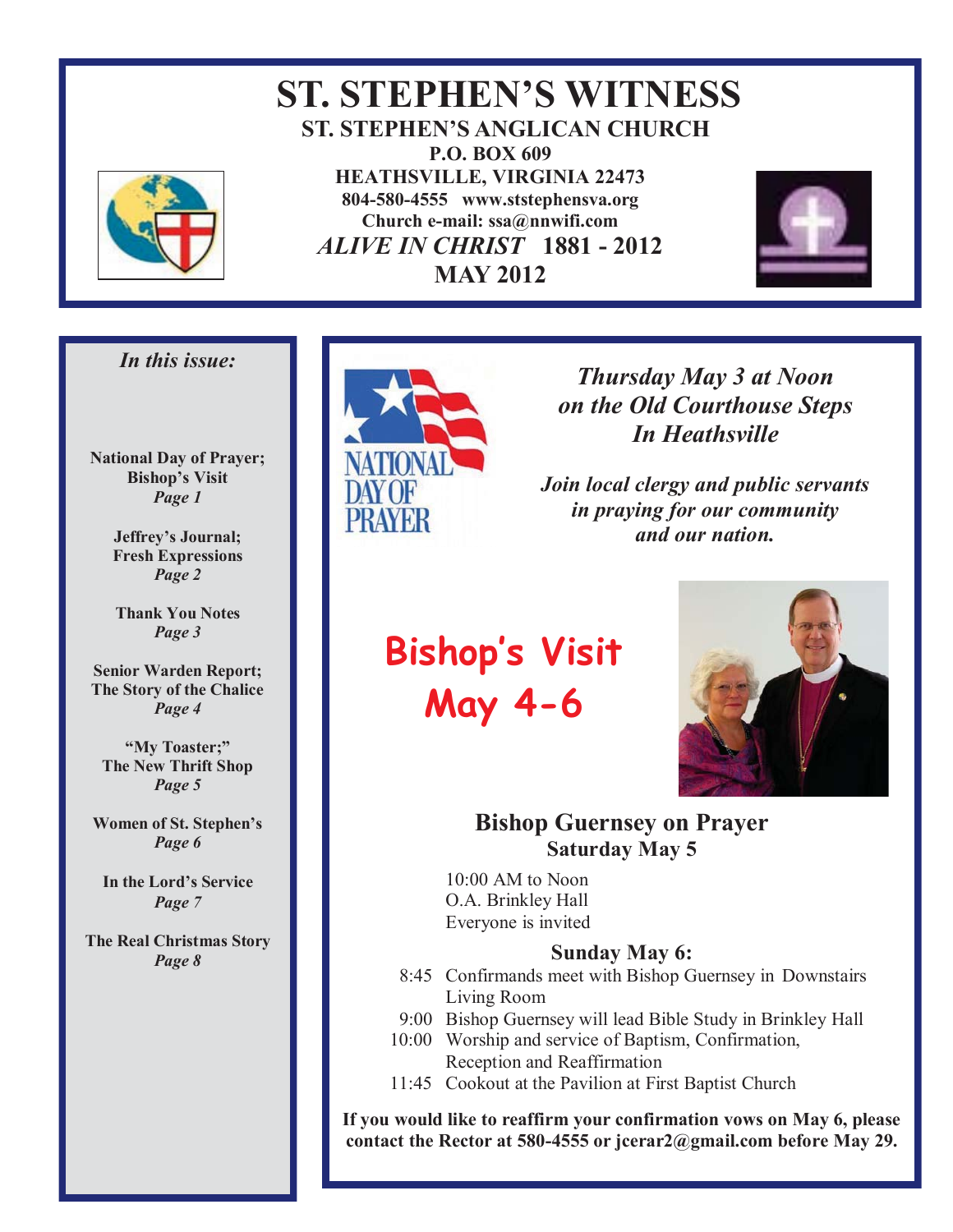### **JEFFREY'S JOURNAL**



The annual visit of our Bishop is a time of blessing. Traditionally, it is a time when young people are confirmed and make their mature affirmation of

faith. It is also a time when adults who have not been confirmed or received into the Anglican Communion come before the Bishop for a layingon of hands. This year, when Bishop John Guernsey leads us in worship on May 6, he will confirm Katrina Mochamps, receive Nina Martin and baptize Heidi Saunders. In addition, thirteen of our members have expressed their desire to reaffirm their faith with the same laying-on of hands. It will be an exciting morning indeed.

 Bishop Guernsey offers to make his visitation much more than a Sunday event. His vision for himself as Bishop is one as a pastor, a teacher and a witness. In describing his visitation ministry, he says, "I go to serve the church, to teach, listen and encourage." He likes to visit a congregation beginning on Friday evening, do whatever congregational teaching we request, meet with the vestry and spend time with the clergy. Bishop John does not require this more extended visit, but makes the offer. We have accepted his offer. He and his wife, the Rev. Meg Guernsey, will arrive on Friday evening and stay two nights at our home, and will spend an evening with the vestry and clergy.

 On Saturday morning, the whole congregation is invited to attend Bishop John's teaching on congregational prayer ministry from 10:00 to noon at Brinkley Hall. Bishop John has said, "I find tremendous satisfaction in leading God's people to seek and follow the Lord's vision. The ministry of transformation begins in the life of prayer. We are called prayerfully to discern God's vision, His will and plan for His Church." I am asking all who are involved in our prayer ministry in any capacity to be there.

 On Saturday evening, Bishop John and Meg will meet with the vestry and clergy for conversation and dinner. We have asked him to speak with us about leading Christians in a time of transition. This is a perfect time for our leadership to sit under the guidance of our

Bishop. We will have brought over five years of litigation to a close with the filing of papers by April 30. We have concluded an agreement with the Diocese of Virginia and The Episcopal Church which includes a promise that there will be no further litigation arising out of our departure in 2006. We have moved into our new temporary home at First Baptist Church. In the near future, we will be purchasing some land, and beginning our fundraising for building a facility which will be our permanent home. Transition will be our way of life for the foreseeable future. At such times, our faith is tested, the unity of our fellowship is challenged, and we are forced to shed the illusion that we know how the future is going to play out. We are forced to trust in the Lord and to give each other a wider measure of grace. Hearing our Godly Bishop's thoughts about navigating these complex waters will bless our leaders greatly.

 On Sunday, Bishop Guernsey will meet with the confirmands at 8:30 AM in the living room downstairs from Brinkley Hall. At 9:00, he will lead our Sunday Bible Study. Worship will be at 10:00 as usual. After the service, we will, as always, have a celebration with the Bishop at a cookout in the covered pavilion at First Baptist Church. I hope every one of our members and many guests will join us for this very special time with Bishop Guernsey.

> Yours in Christ, Jeffrey O. Cerar, Rector

#### *Fresh Expressions*

 The Rev. Daniel Mochamps and his wife Katrina will offer a presentation on the "Fresh Expressions" conference they attended in March 2012. Fresh Expressions is an initiative of the Church which aims to reach unchurched and formerly churched people with the Gospel and invite them into Christian fellowship. Recognizing that church buildings and "churchy" ways of doing things is not universally appealing to people, this initiative is working successfully with many creative approaches to evangelism and church planting. Join Daniel and Katrina for this interesting presentation at Noon on Sunday, May 20 downstairs from Brinkley Hall.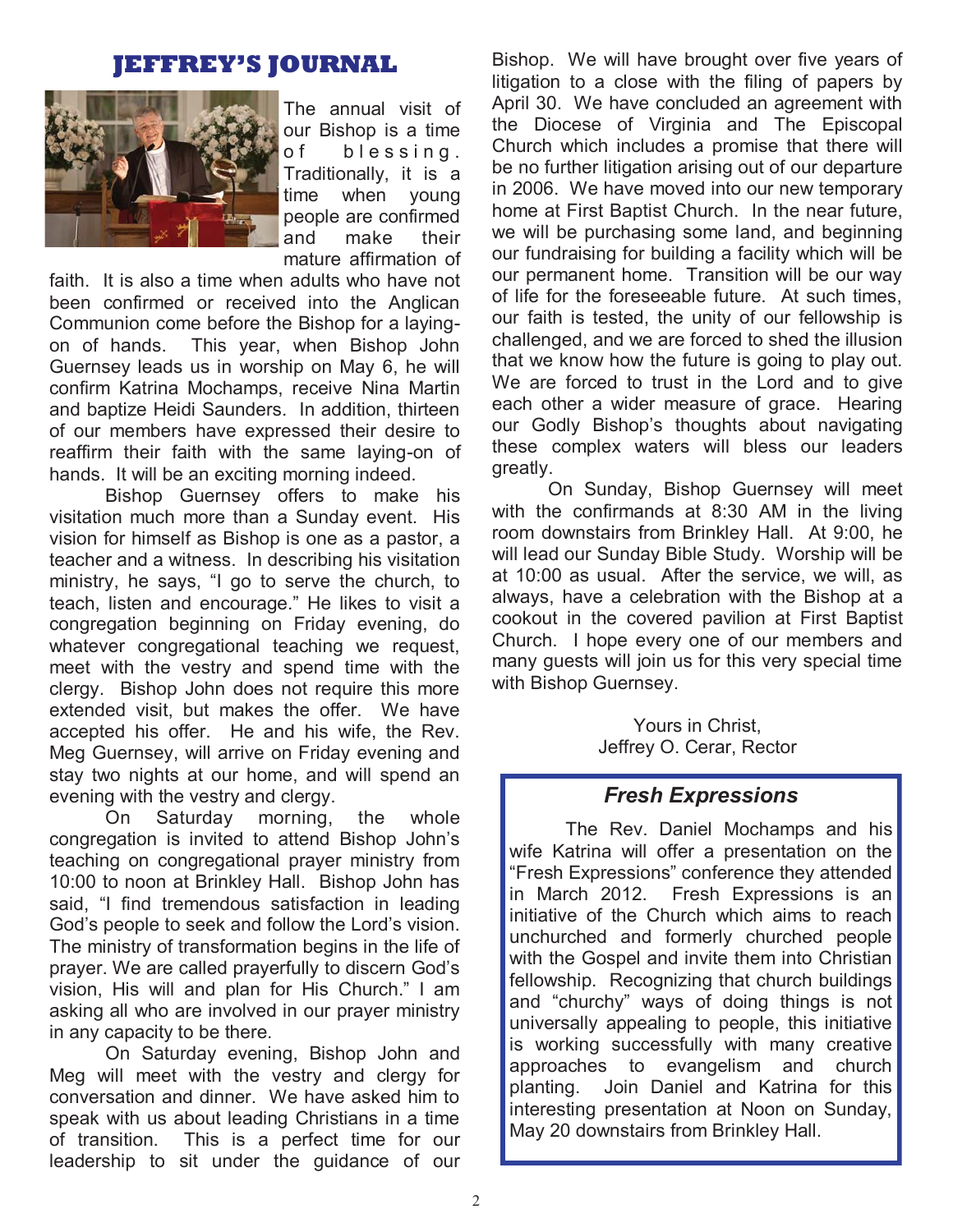

*To My Dear St. Stephen's Family:* 

 *There are no words adequate to express my sincere love and gratitude for the numerous meals, cards and prayers that were showered on me, Brooke and our daughter, Elizabeth. I am convinced that it was your prayers that finally pulled me through and got me out of intensive care and back on my two feet! I can't thank you all enough!* 

> *Yours in Christ, Susan Read*

 *The move is finished, and we are in our new home. As we look at all the hard work that went into this move, my thoughts have gone to those individuals behind the scene and who do not get much appreciation. In particular, these words are to say "thank you" to Leslie. While many were doing the grunt work, Leslie was on overload with trying to get out bulletins for Palm Sunday, Maundy Thursday, Good Friday and Easter Sunday. She did all of this in the middle of moving from one location to another during that week, while continuing to work in her other duties and answering all the questions we had for her. I thank God for Leslie and for getting her through these times of many trials; and I thank you, Leslie, for all you do for our church family that we take for granted.* 

 *The next time you see Leslie, why not let her know how much you appreciate her?* 

*Phyllis TeStrake* 

# Thank You for "What Was In Your Attic!?"

Our new offices and worship space at First Baptist Church have been almost COMPLETELY furnished through your generous donations and loans. Thank you so very much for your support of this endeavor. We could never have got up and running as fast as we did without the help of all of you.

Now, just a couple more items are still needed.

Do you have a flat panel door kicking around someplace? It will be used to make a work surface for Leslie by sitting on top of the two filing cabinets we have. She needs the space for putting the Sunday worship booklets together.

Do you have a really large rug? Margaret Radcliffe would like one really big rug for the nursery. The size needed is 14 feet wide (or as close to that measurement as possible), and as long as 18-feet. Looks are not critical, although shag is not desirable.

If you can help out, please contact Corinne Anthony, 580-9092, neadv@kaballero.com.

> Thanks again. Corinne Anthony, for the Vestry

All praise to the Lamb, Accepted as I am, Through faith in the Savior's Adorable name; In Him I confide, His blood is applied; For me He hath suffered, For me He hath died. **-Wesley**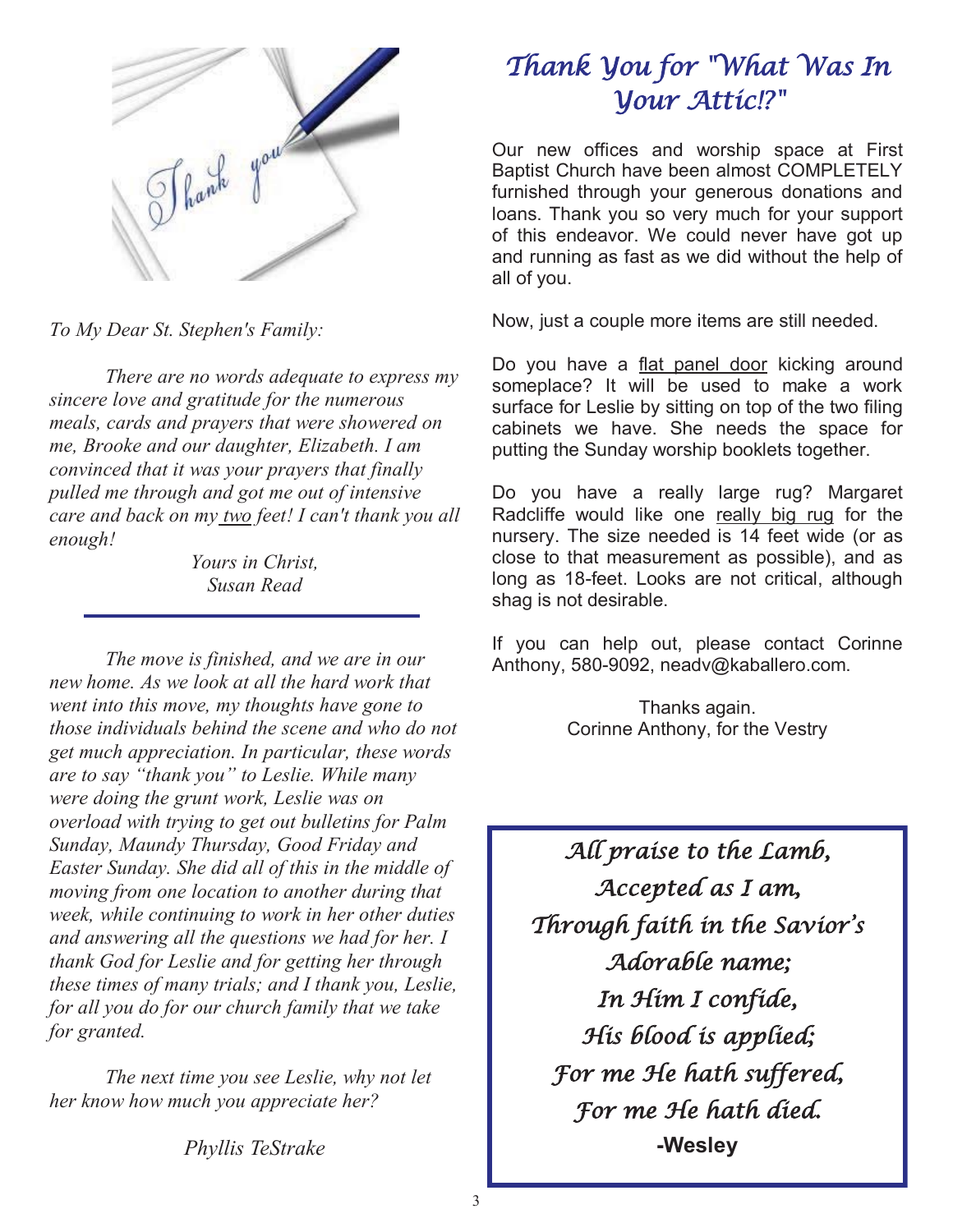### Senior Warden Report



With each passing day I fully recognize how wonderful, loving and kind the Dear Lord is to our church. We are truly b l e s s e d ! W e continue to welcome

new members, another of God's blessings.

On April 15, I signed the settlement agreement that details the separation terms among The Episcopal Church, The Diocese of Virginia and our church. The transfer of the property deeds to the Diocese of Virginia will occur shortly and that will complete the settlement. All of these legal steps are necessary to transfer property, funds and items to the Episcopal Church and close all future claims against our church.

We owe Jane Wrightson, Hunter Manson and Mary McReynolds a huge thank you for their legal work and many hours of negotiations and document preparation as they defended our interests. Due to their efforts we are in good condition to move forward toward construction of a new church building. We are in good financial condition with higher-than-expected bank balances after the settlement, no debt, and no pending claims. The Lord has been good to us!

We are continuing our search for land so we can begin construction. The right parcel has not been found yet but we do have some good leads. I am confident the Lord will show us where He wants his new church.

Many thanks to Bill Andrulot and all our folks who supported the moving efforts. We sure can field a lot of pick-ups and trailers when necessary.

Corinne Anthony's "What is in your attic?" generated all kinds of office equipment, furniture, a piano, and other items we needed in our new quarters and saved us many hundreds of dollars. Thanks Corinne for your good work.

Bishop Guernsey will visit us in a couple of weeks to welcome new church members into the

Anglican faith and meet with our congregation. He will also meet with the Vestry to discuss matters of spiritual leadership.

> In Christ, George

# The Story of the Chalice



After my mother died, I designed and made a chalice as a memorial. The text I chose was from Hebrews 10:19-22 which includes a reference to the moment of Christ's death when the curtain of the Temple was torn in two, from top to

bottom. The writer of Hebrews uses this tear as a symbol of the believer's access to God, which Christ's death obtained for us.

 My design is intended to show that the split in the curtain culminates in the round bowl of the Cup, Christ's blood poured out for us, symbolized in the chalice. Hebrews 10 has further encouragements for believers, applicable for us at St. Stephen's Anglican at this time, verses 23-25: "Let us hold unswervingly to the hope we profess, for he who promised is faithful. And let us consider how we may spur one another on toward love and good deeds. Let us not give up meeting together, as some are in the habit of doing, but let us encourage one anotherand all the more as you see the Day approaching."

> Respectfully submitted, Connie de Bordenave

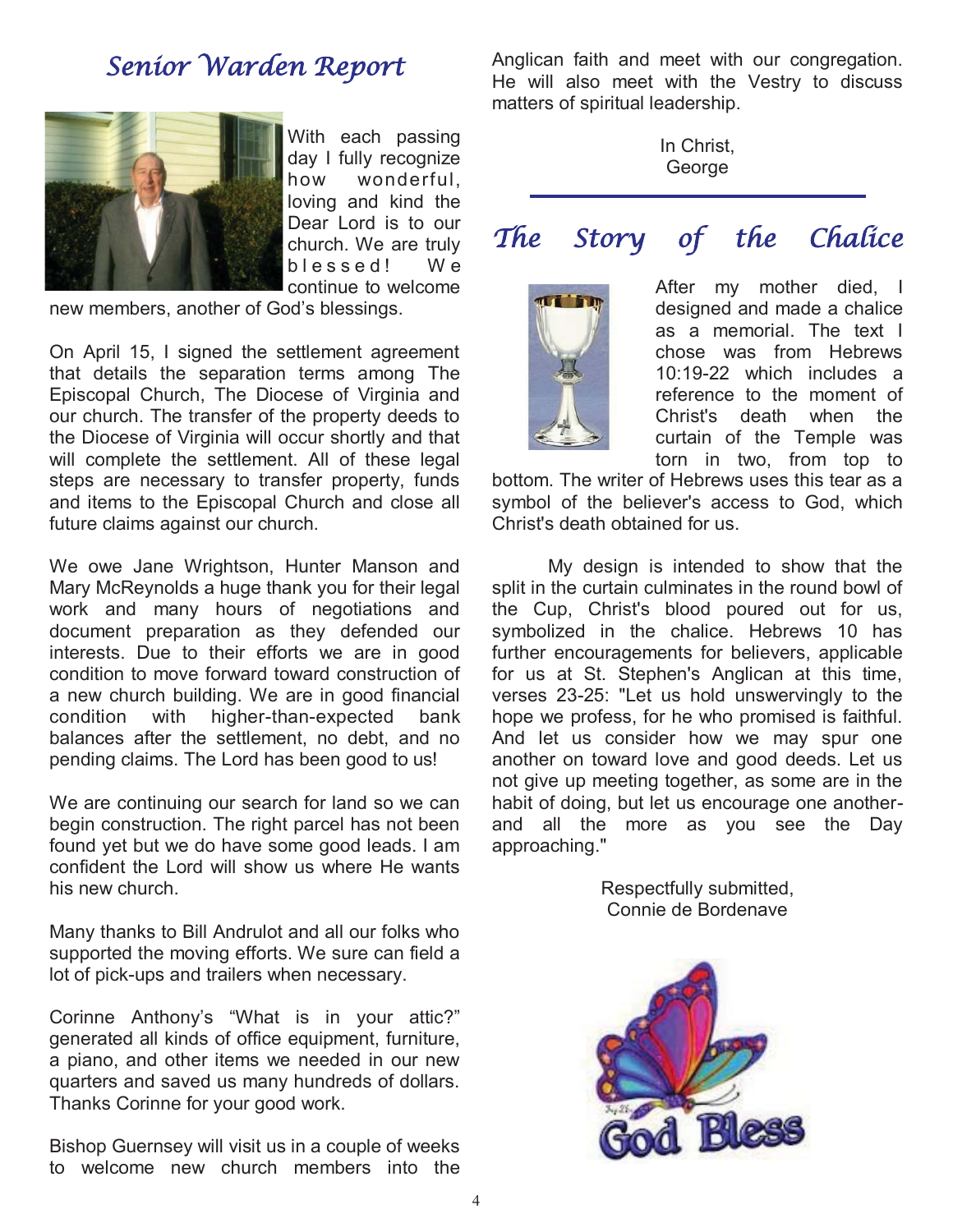## My Toaster

I have a toaster that only toasts on one side of the bread. I decided to see what I could do about it because I have always loved that toaster. I dug out the instruction book and started to read. It was interesting reading (who would have guessed?) There is a section on the inventor. It turns out that he invented a lot of other things, not just small appliances. There are user reviews, too. Just as an aside, some of those users had serious personal problems. But they all gave five stars to the inventor. I plan to read more later.

Back to my toaster. The instructions were pretty clear. Since the products are all worldwide there is a franchise here in the United States. I contacted the local representative about my particular toaster, and that's when things got messy. They asked what was wrong with my toaster and I explained that it only toasted one side. They said that there was nothing wrong with that. I said that was not true, toast is supposed to be crisp on both sides. They said that I was being narrow-minded, even hateful about other kinds of toast.

So I pointed out that the instruction book clearly says that the toaster will toast both sides. They actually told me that I was reading it wrong. They said that things have changed since the inventor wrote that, and the current interpretations are different. And this was not just for toasters but for all the other appliances and inventions. (Since the instruction book is exactly the same for all of the inventor's work worldwide, this was beginning to sound like a major problem.) Furthermore, they said, it was not clear that the inventor and his instructions were the only way to get things fixed.

Now I'm worried. Why am I thinking that I know what toast is? Who is the inventor? What did he mean? These questions trouble me more than the toaster issue. I'm trying to figure out my options. They include:

A. Put the toaster in the closet and the instructions back in the file cabinet;

B. Leave the toaster where it is and try to get some new guidance on how to read the instruction book;

C. Leave the toaster where it is and study the instructions until you figure out how to fix it yourself;

D. Keep the toaster and find another franchise that understands the original instructions and can help.



God has truly blessed our new Thrift Shop! The location couldn't be better as we have attracted so many new customers. Our former Thrift Shop was hidden behind those big bushes and if you didn't know the shop was there, you could miss it. Our new space in Lottsburg is on a busy corner and *very* visible.

Up to date we have had a "soft opening," but a "Grand Opening" is being planned for Saturday, May  $12<sup>th</sup>$  from 10:00 a.m. - 2:00 p.m. We will need volunteers to bake cookies and such and we will offer lemonade and juice (but no food is to be taken inside). We will have balloons and a sign saying "Grand Opening." It will be a busy day so we will need all available volunteers - men and women!

Our new shop is also to have a Christian presence. We will have a prayer box at the register where people may submit prayer requests, and we will also have a prayer room at the back of the shop where people may go to be prayed for or just to talk. We're still working the kinks out of how this will work. If you would like to be a part of the planning process for this ministry, please contact Donna Soule or Lou David.

Have you been doing your Spring cleaning? Please remember to donate your gently used items to our Thrift Shop. We need to keep fresh merchandise on display to keep our customers coming back.

If you haven't stopped in to see our new digs, please do so. I think you will be very impressed. It's the big, blue building, 2816 Northumberland Highway, (Rt. 360).

Suzy Norman

Joy Gwaltney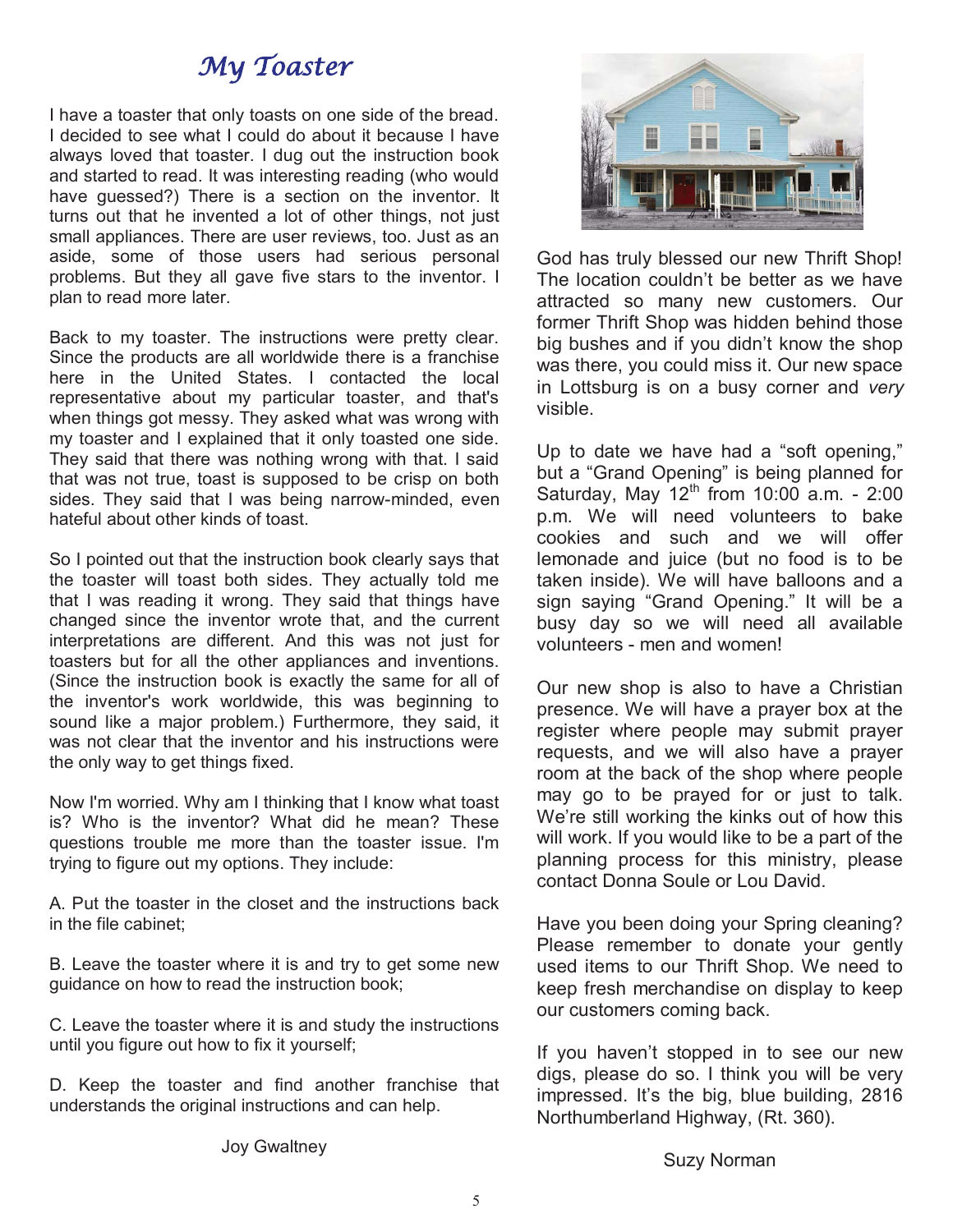

Your Leadership Team met last Thursday and made plans for finishing up the work in the Thrift Shop. We set the date for a grand opening which will be on Saturday, May  $12<sup>th</sup>$ . The Shop has done very well during its soft opening in late March and early April. In the first week we made \$1,683.75, and with most of our expenses paid for the month of April, we have a current balance of \$5,401.61 in the Thrift Shop checking account. This is remarkable, but understandable as I hear there has been a steady stream of customers every week and the comments are very positive and upbeat. You will find more information about the Grand Opening elsewhere in the newsletter.

We plan to turn our attention now to selling the 800 St. Stephen's Cookbooks. Much work needs to go into this project as the cover will have to be changed, the dividers inserted, the corrections made, as well as revising several pages inside the book with new information necessitated by our move to First Baptist Church. You will be receiving soon a list of dates and times to sign up to help out with this project. It should be fun to work on this together and it will provide a great opportunity for fellowship. We invite all those interested to participate. Corinne Anthony and Marie Carstensen have been working hard to get ready to move ahead with this. Corinne has devised an attractive packaging plan for the cookbook with two oyster shell tea lights wrapped in cellophane with the book, tied with a bow with a gift tag attached. We believe that this will make the cookbook a clever, ready to present hostess gift, birthday present, etc. and should attract customers. Marie has been working on ideas for marketing the cookbook in different areas of the Northern Neck. We plan to have a supply ready to sell at the Grand Opening of the Thrift Shop on May 12<sup>th</sup> and then later in the month at the Heathsville Farmer's Market. If you have oyster shells (deep side only) and/or leftover candle stubs, please put them in a plastic bag and leave it at the church by the food tubs in the foyer.

The Women's Association has \$15,431.86 in its treasury, and we have held off disbursing our usual budgetary items until June when we will know where we stand with the Thrift Shop and Cookbook expenses. Stephen Kaziimba wrote and asked for support for a mass wedding ceremony he will be doing for 250 couples on June  $16<sup>th</sup>$  in Mityana. Stephen considers this a great evangelistic opportunity since 250 couples plus their best men and matrons total 1000 people. The women need to rent wedding dresses and plan for a big wedding cake for the joint reception. The Ministry Team voted to send \$1,000 to be used for renting the dresses and providing the cake which we believe is a good way for our women to reach out to their women in ministry.

The next women's meeting will be held on Thursday, May 17 at first Baptist at 10:30 a.m. and Mary Swann will be speaking with us about intercessory prayer. Our annual June potluck picnic will be held on Saturday, June  $9<sup>th</sup>$  at Mallard Bay Clubhouse (more details to follow). Finally, mark your calendars for August  $18<sup>th</sup>$  when we plan to hold an all-day retreat for our women at a local site.

Special thanks go out to Hospitality Teams 1 and 2, headed by Marie Carstensen and Charlaine Andrulot, for the beautiful coffee hour they provided for the congregation after the Easter service. It was a glorious morning of worship, hospitality and fellowship. Our new space in Brinkley Hall amply provided for the large crowd, and it was a joyful time for all who attended. The resurrection light of our Risen Lord abounded!

> Blessings, Donna Soule

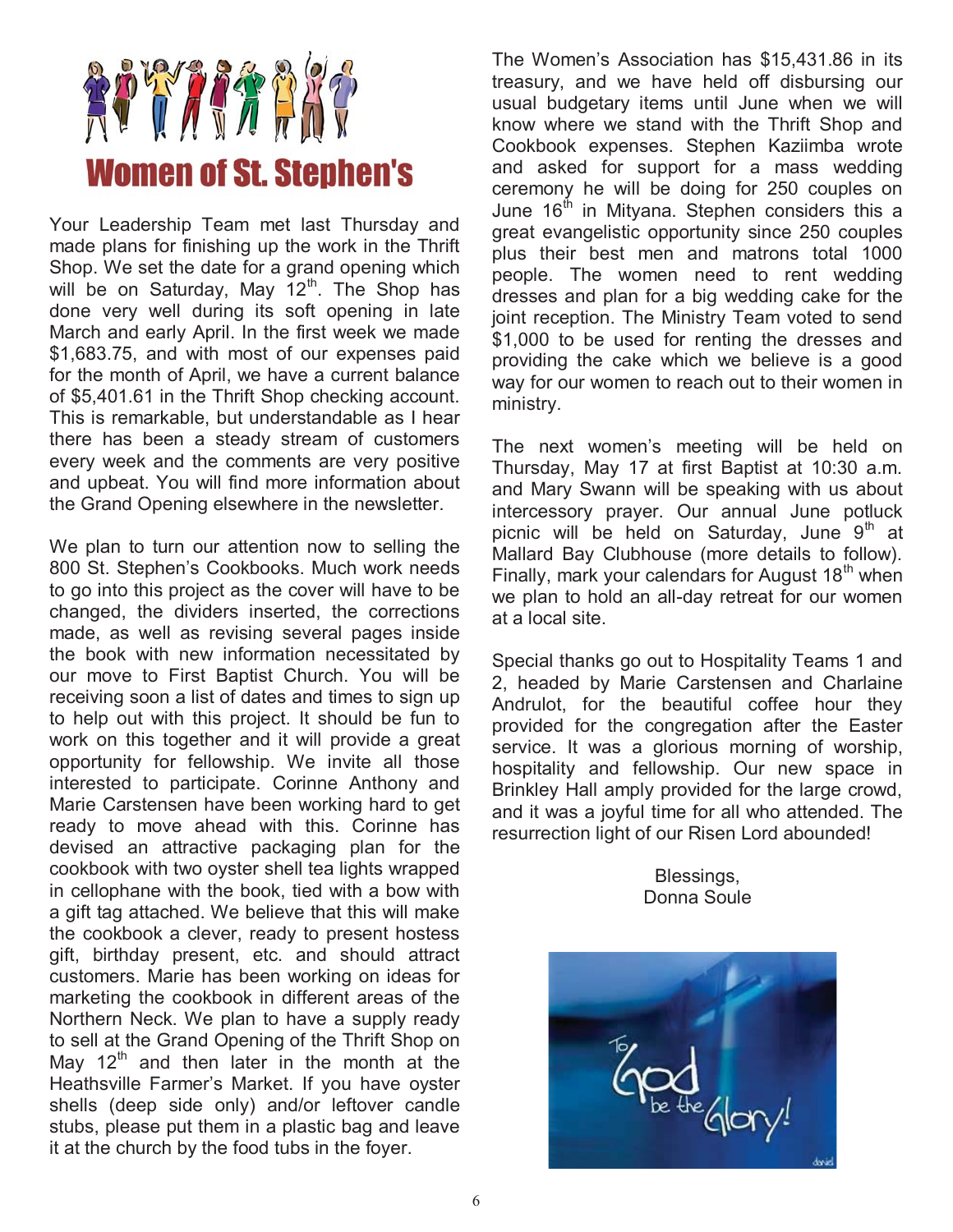## **IN THE LORD'S SERVICE**

### **Ushers**

- May 6 Bobby Edmonds and Steve Proctor
- May 13 Anna and Pat Brennan
- May 20 Bey and Brain Hart
- May 27 Colston Newton and Susan Thomas

### **Assisting Clergy**

- May 6 The Rev. Mary Swann
- May 13 The Rev. Daniel Mochamps
- May 20 The Rev. Mary Swann
- May 27 The Rev. Mary Swann
- June 3 The Rev. Daniel Mochamps

### **Acolytes**

- May 6 Jennifer Radcliffe
- May 13 Caitlyn Cralle
- May 20 Tim Lewis
- May 27 Sarah Saunders
- June 3 Emma Saunders

#### **Lesson Readers**

- May 6 Ruth Franck (L)
- Jeanne Hickey (P) May 13 Ward LeHardy (L)
- Judy LeHardy (P)
- May 20 Langley Lewis (L)
- Margaret Radcliffe (P)
- May 27 Katrina Mochamps (L)
- Frank McCarthy (P)
- June 3 Youth Sunday

#### **Lay Eucharistic Ministers**

- May 6 Suzy Norman
- May 13 Tony Blackstone
- May 20 Harrison Williams
- May 27 Bill Bloom
- June 3 Priscilla Williams

#### **Altar Guild**

May Ruth Franck and Jane Peterson June Barbara Seed, Dana Bloom and Val Hutchison

### **Greeters**

May Joyce and Lewis Smith June Priscilla and Harrison Williams

### **Coffee Hour**

- May 6 Cookout: Men's Ministry and
	- Hospitality Team 3
- May 13 Val Hutchison and Julie Pritchard
- May 20 Shirley Smith and Ellie Knight
- May 27 John and Bill Powers



- May 2 Craig Soule
- May 3 Betty Hillman, Erik Johnson
- May 5 Margaret Radcliffe
- May 7 Steve Joslyn, Matthew Haley
- May 10 Harrison Williams, Bill Andrulot
- May 12 Bud Doggett
- May 13 Paul Kimball
- May 14 Joan Blackstone
- May 16 Sandra Ward
- May 21 Martha Joslyn
- May 26 Betty Dillingham, Jessie Anderson
- May 28 John Powers
- May 31 Denise McCarthy



- May 9 Pat and Bob Dalzell
- May 15 Patty and Dale Sherman
- May 28 Barbara and Bill Ressler

*O God, grant that the wills of this man and this woman may be so knit together in your will, and their spirits in your Spirit, that they grow in love and peace with you and one another all the days of their lives. Amen.*